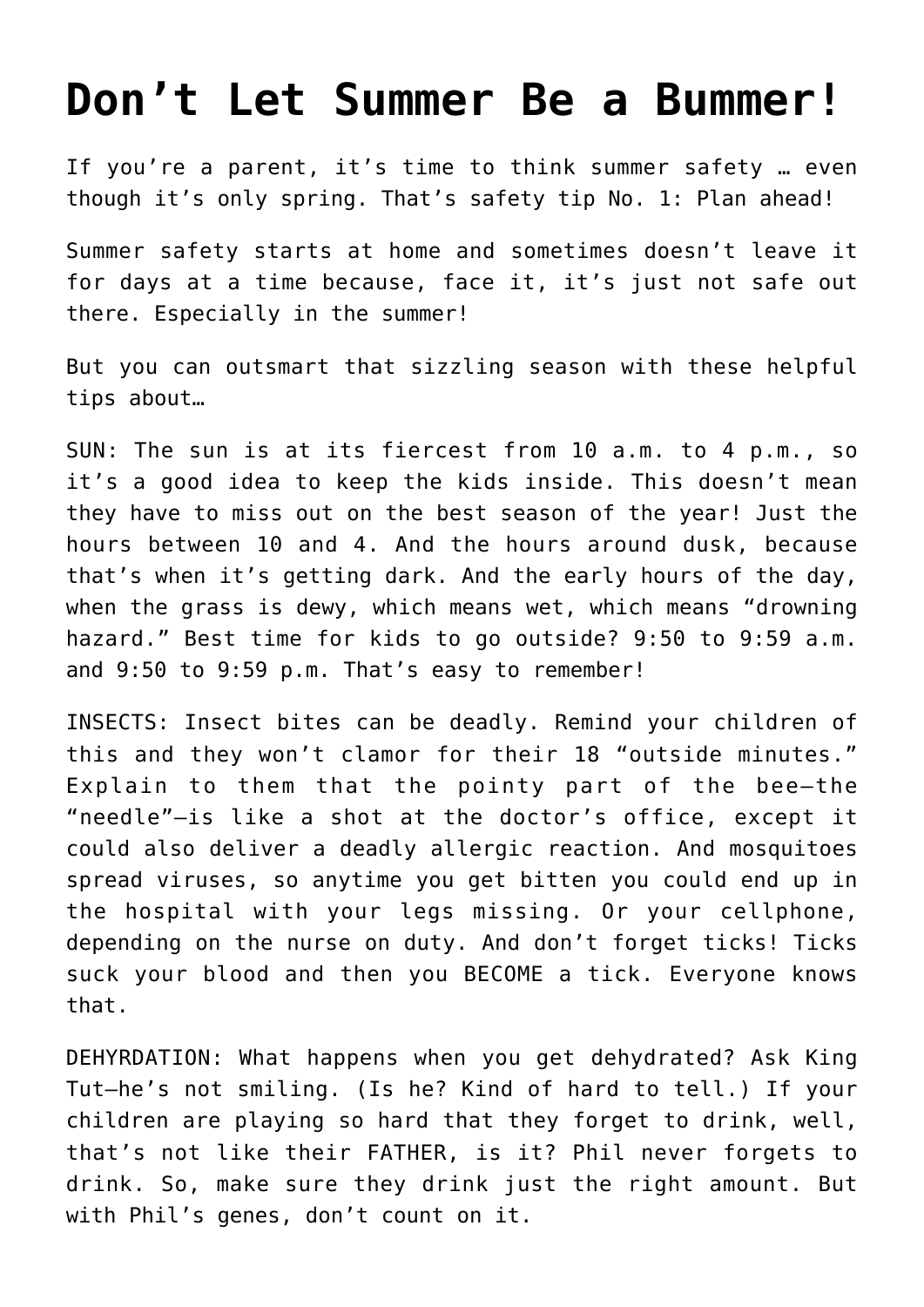WATER SAFETY: Never let your kids swim alone. That's what they tell you. But then when your 9-year-old says, "OK, how about I swim with that hammerhead?" somehow THAT'S wrong, too. There's no pleasing the "safety police."

POISON IVY: Leaves of three, leave them be. In other words, if a plant has three leaves, don't touch it. Since most plants and trees have at least three leaves, it goes without saying that there's not one you should touch, except corn. (Unless husks ARE leaves. Find out.)

BUBBLES: Bubble fluid is toxic, so even if your children are back to dehydrated (per usual!), try to find something else for them to drink. But in a pinch, the fluid's probably not THAT toxic, so you can save yourself a trip to the fridge.

GEAR: If somehow your child still clamors to go outside, lightly wrap her in mosquito netting and hope she doesn't trip. Give her sunscreen, moonscreen and, when Mars is rising, Marsscreen. Reapply every 10 minutes (after first taking off the mosquito netting). A good rule of thumb: By the time you have re-wrapped your child in mosquito netting, it is time to take it off and reapply sun/moon/Marsscreen. When she is halfway unwrapped, apply bug spray.

SPF: Only use sunscreen with an SPF number beyond what your house is worth. Children should be dipped into a vat of sunscreen on the half-hour. Better still, if you own a pool, fill it with sunscreen. Remind kids not to open their eyes underwater.

PICNIC FOOD: Food spoils after it has been out in the sun, unless it has roots and lives in the dirt. Then it's a tree and it is safe to eat, but not to touch.

JUST A LITTLE BIT MORE ABOUT SUNSCREEN: If your child can sit on a chaise lounge without sliding off, he's not wearing enough. For extra UV protection, consider sending him to a planet farther from the sun. For Jupiter, pack healthy snacks